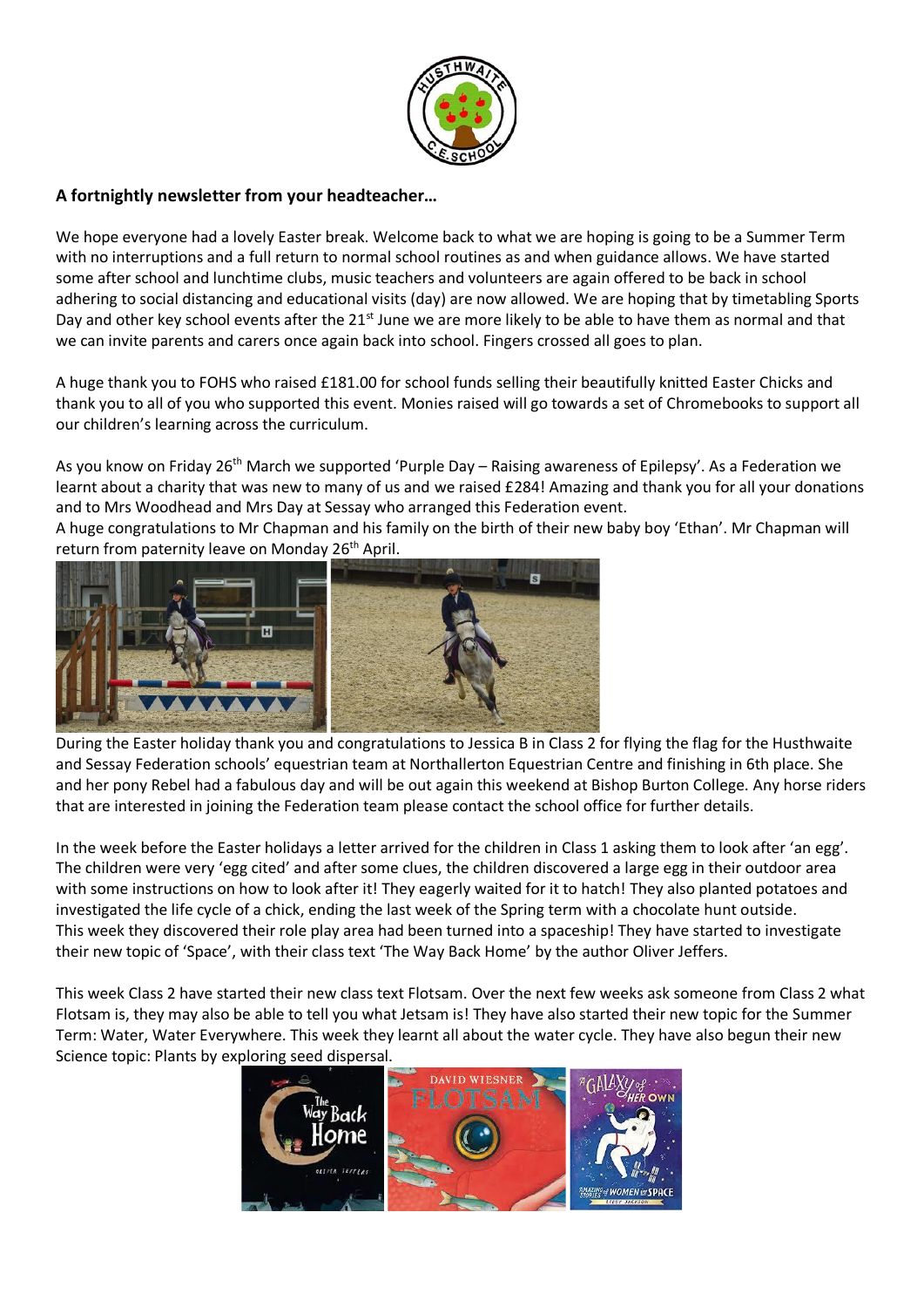Class 3 have also made a fantastic start to the Summer term. In maths they have been looking at nets of 3D shapes and they have really enjoyed starting their new class text; A Galaxy of her own.

All our children gave really positive feedback having worked with our new sports specialist teacher Mr Shimwell this week. I know those children that attended his after school football club on Tuesday thoroughly enjoyed it and it was lovely to see the children enjoying clubs once again.



# **Friday 26 March Awards**

### **Class 1, Mrs Jackson.**

*Bird Award* – William H for his fantastic progress in phonics. William always tries hard and perseveres. *Headteacher's sticker* – Obi for his creative art work on our Easter activities.

*Handwriter of the week* – Phoebe L for always making sure her handwriting is neatly presented and correctly formed in the cursive style, whatever the writing task is.

### **Class 2, Miss Goodchild.**

*Bird Award* – Joseph for his reading progress and superb effort with phonics and reading when working with both Miss Goodchild and Miss Wilkie.

*Headteacher's sticker* – Holly and Poppy both for being a good examples to their peers and getting on quickly with tasks and learning. Great behaviours for learning girls!

*Handwriter of the week* – Anna, her presentation is ALWAYS of a high standard in every subject no matter what the task. I am delighted with the pride she takes in her work.

#### **Class 3, Mr Chapman.**

*Bird Award* – Dominic. In computing/DT we created adverts to go with our tinker cad creations. Dominic's was full of creativity and flare, striking a good balance between being witty and being persuasive.

*Headteacher's sticker* – Bethan and Ellesia for commitment to the Husthwaite Hummingbirds, coming up with alternative words to the song they hope to sing with Mrs Price.

*Handwriter of the week* – Jess has worked hard in all her presentation this week, including her graph and chart creation in maths, alongside her wonderful writing in topic and English.

#### **Friday 16 April Awards**

#### **Class 1, Mrs Jackson.**

*Bird Award* – goes to Alfie for his hard work in maths. Alfie has used dice to solve questions on doubling. He has also enjoyed solving ladybird addition problems!

*Headteacher's sticker* – Eliza M and Niamh. For working together in maths to read and solve word problems involving multiples of 2s, 5s, and 10s!

*Handwriter of the week* – Wilf B for using his phonics brilliantly to write about his Easter news.

#### **Class 2, Miss Goodchild.**

*Bird Award* – Oliver for sustained effort with his writing, trying really hard to include all the success criteria and keep his handwriting joined and neat.

*Headteacher's sticker* – Izzy for her imaginative story writing.

*Handwriter of the week* – Rhys for trying hard to maintain his handwriting and keep it consistent in all his writing across the curriculum.

### **Class 3, Mrs Watson and Mr Houghton.**

*Bird Award* – Stella for her dedication to improving her written work in English.

*Headteacher's sticker* – Alex for his enthusiasm across all areas of the curriculum this week.

*Handwriter of the week* – Peter for his high standard of handwriting and presentation.

## **Miss Goodchild Superstars:**

Class 1 William A and Ellie.

Class 2 Charlie and Leo.

Class 3 Alex and Seb.